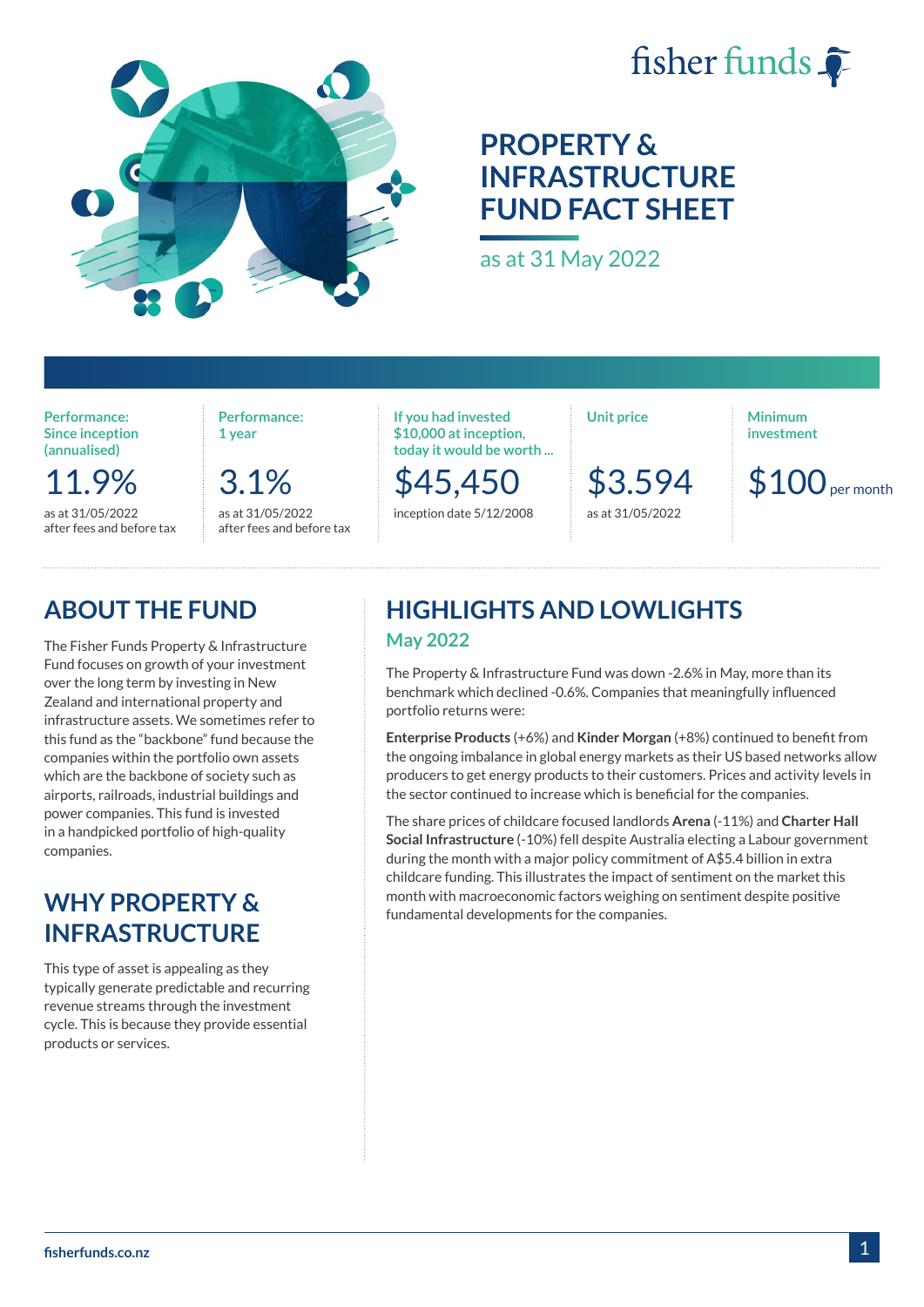# **FUND PERFORMANCE**

### **after fees and before tax for the period ending 31/05/2022**

|                                                                                                                                                      | 1 Year | 3 Years* | 5 Years* | 7 Years*          | Since Launch* |
|------------------------------------------------------------------------------------------------------------------------------------------------------|--------|----------|----------|-------------------|---------------|
| Property & Infrastructure Fund                                                                                                                       | 31%    | 7 9%     | $10.7\%$ | 11 0 <sup>%</sup> | 11.9%         |
| 65% S&P Global Infrastructure Index (70% hedged to<br>NZD), 15% S&P/ASX200 A-REIT Index (70% hedged to<br>NZD) and 20% S&P/NZX All Real Estate Index | 11.4%  | 57%      | 7.0%     | 71%               |               |

*\* Fund performance figures have been annualised where the performance period is more than one year.*

#### **Growth of \$10,000 invested in the Fund since inception**



**SECTOR SPLIT as at 31 May 2022**



# **BIGGEST CONTRIBUTORS/ DETRACTORS**

**for the month of May 2022**

**Goodman Group**

-14% -0.8%

Share Price Change Contribution to Return

**American Tower Corporation**

6% 0.7%

Share Price Change Contribution to Return

**Infratil Limited**

-6% -0.6%

Share Price Change Contribution to Return

### **SIGNIFICANT HOLDINGS as at 31 May 2022**

| <b>American Tower Corporation</b>      | 9.3% |
|----------------------------------------|------|
| <b>Infratil Limited</b>                | 9.0% |
| <b>Crown Castle International Corp</b> | 6.7% |
| Cash                                   | 4.2% |